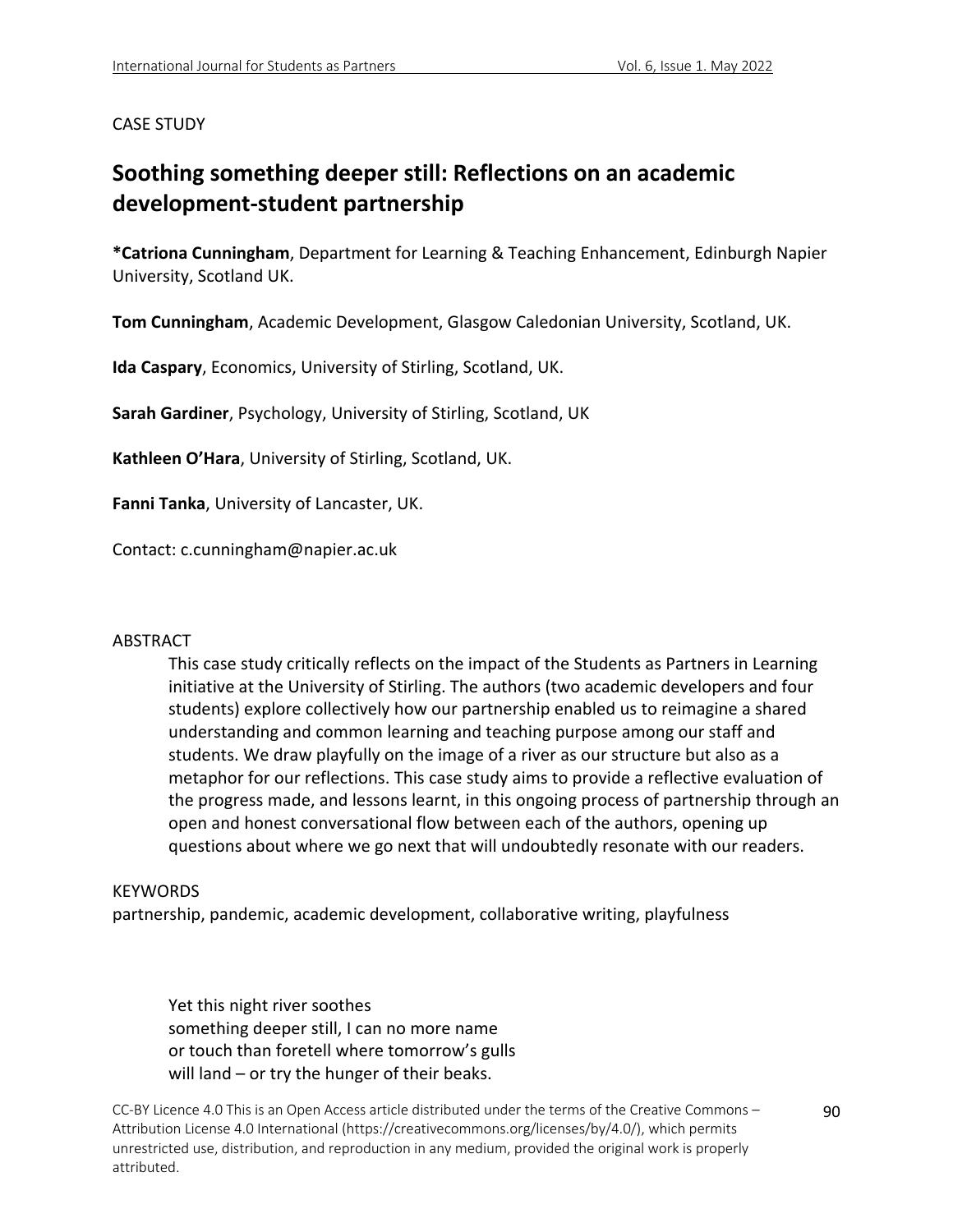—Tom Pow, "The River"

This case study invites you to dive into our reflections on an institutional Students-as-Partners initiative at the University of Stirling from August 2020 to June 2021. Inspired by Cook-Sather's (2016) plea "to consider student-faculty partnership models as part of a more fundamental rethinking of academic development" (p.162), academic development staff wanted to explicitly embed student partnership into their work. The disruption of taken-forgranted learning and teaching practices caused by the pandemic meant we urgently needed to redesign our curricula for online learning. We knew this could not be done effectively or meaningfully without inviting students as partners in this process. Like Chan & Stacey (2020), we recognise the importance of investigating both student and staff perspectives, and so we explore the reflections of two academic developers and four student partners involved in this process.

To embody the disruption that the pandemic represented, the structure of this paper is built on a series of excerpts from the anonymised reflections of each individual author, placed along the course of the river of our journey. Staff and student reflections are presented together, further pushing the disruptive flow. This river metaphor is useful for three reasons. First, it reminds us that this experience took place in a shared place for all of us, despite the virtual spaces in which the pandemic forced us to dwell. Second, the "river" reflection (Advance HE, 2020) is a tool we use in our academic development practice, and we felt it was an apt and useful way to frame our partnership reflections with students. Finally, the river metaphor encapsulates the changing stages in the process and its disrupting, shifting nature. Above all, as the epigraph to this case study highlights, the course of a river is both purposeful and unpredictable, but there is also no way back once the current is in full flow.

### INSTITUTIONAL CONTEXT

The initiative was launched by academic development staff as part of a wider programme of preparedness for the Autumn 2020 semester, which was conducted online due to the impact of the pandemic. A call for unpaid student volunteers was shared across the university. Twenty recruits were drawn from across the university's five faculties, including undergraduate and postgraduate students. Following training from academic development staff, students offered a "road-testing" opportunity for staff which included testing the new online modules from a student perspective, sense-checking, and ensuring that links and content were visible. The partnership grew to include student perspectives and views on new institutional learning and teaching policies. As the trust between students and academic development staff grew, student volunteers participated in webinars and helped co-create resources for academic staff.

This collaborative process received overwhelming positive feedback—staff appreciated the students' perspective and felt reassured by the process; students expressed joy in their roles and valued the opportunity to offer their perspectives in diverse staff projects. However, we wanted to use this case study to go beyond a shallow evaluation. To be able to honestly explore the impact so that we could share our reflections and learning with you, our readers, we needed to go deeper into our own feelings. By exploring our diverse understandings and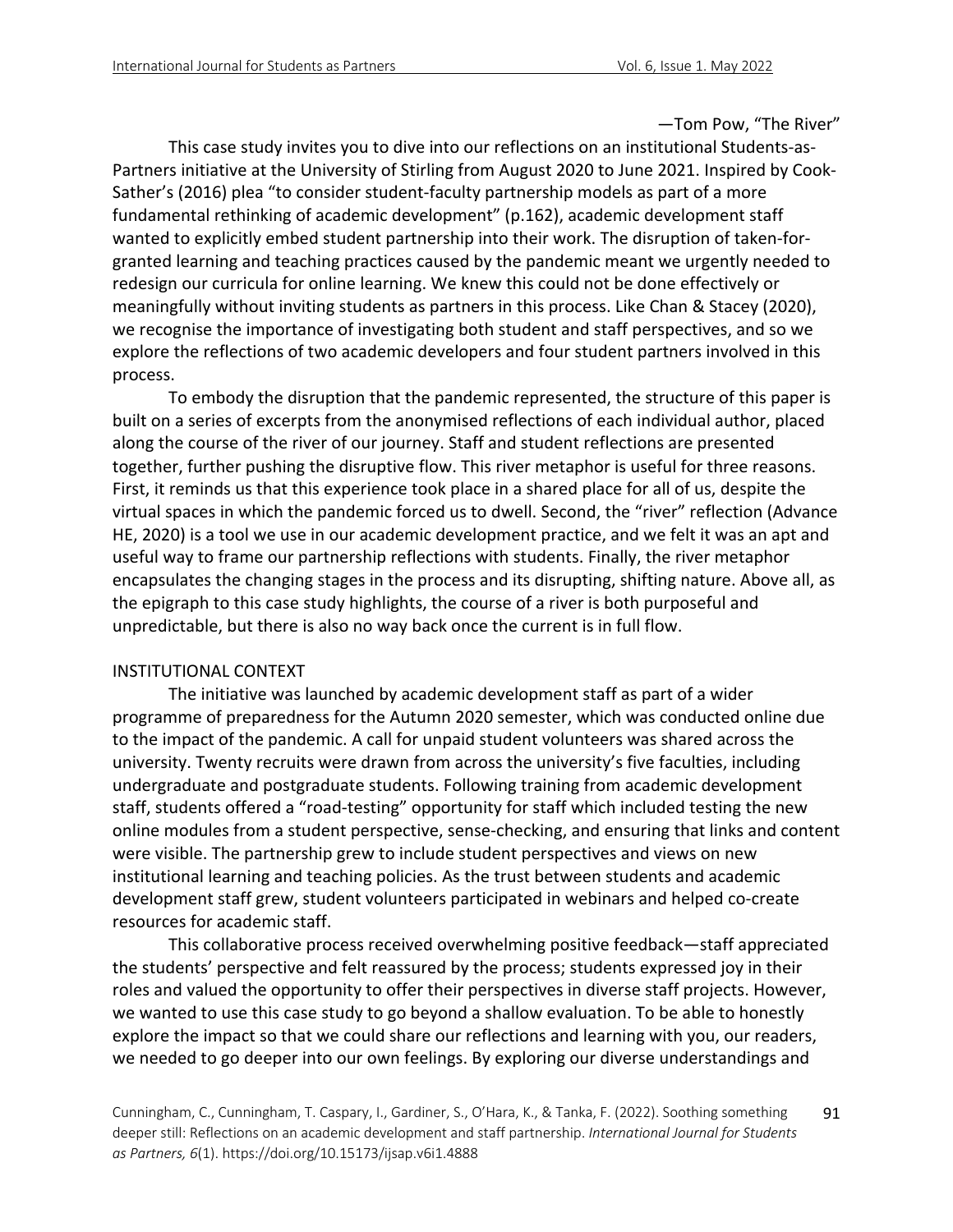emotions, we reveal useful insights about developing an initiative like this sustainably, which can reveal uncomfortable questions about power and agency.

We therefore took the opportunity of this case study to write collaboratively about the process. All student partners were invited to take part. By the time of writing there were four students and two academic development partners involved. Our writing approach has been, to continue the river metaphor, free flowing. We began by using our abstract as the starting point, seeking to assign writing tasks and deadlines, none of which worked at the end of a busy and stressful academic year, with everyone in different locations and facing different priorities. Instead, we used a collaborative Word document to write, comment, and ask questions of one another until we had reached our final draft. We hope the process below captures the multivocal nature of this collaborative process, as well as some of its obstacles and surprises too. As all the authors were volunteers reflecting on their own experience, we did not seek ethical approval for this writing approach. Authors were free to withdraw their contributions at any time, and the academic developers met with the students (online) to ensure they were comfortable with the process.

# THE SOURCES: EXCITEMENT YET CYNICISM

We began by reflecting on what had sparked our interest in partnership work and why we had been drawn to this model of staff-student partnership. Our reflections reveal excitement about something new and enthusiasm for making a difference. But they also show a level of cynicism, from both staff and students, about what could realistically be achieved.

### **Mouse**

I got involved as a student partner because I was frustrated with my experience of online learning during the COVID-19 pandemic. There were logistical, technological, and behavioural problems preventing us from getting the most out of university. I felt like staff didn't quite understand how hard it was.

# **Almond**

On reading the application information, I first thought that the opportunity seemed too good to be true—a chance to work alongside staff to make the changes required to ensure that our next academic year was as successful as possible for all involved. When I received the news that I had been accepted, and given some dates for training, I still wasn't sure this would be an initiative that would work.

# **Findhorn**

While I loved the words often used to describe this partnership work—trust, empathy, honesty, and hope (Felten, 2019)—I wasn't sure how they would translate into our institutional culture, particularly in this online setting. It had been a long time since I'd worked directly with students collectively and I was curious; I wanted to meet the students at my institution. I'd heard so many colleagues talk of their frustrations and joy with students, but I'd only seen them at a distance in my teaching observations of colleagues. I'd witnessed yawns, and lots of use of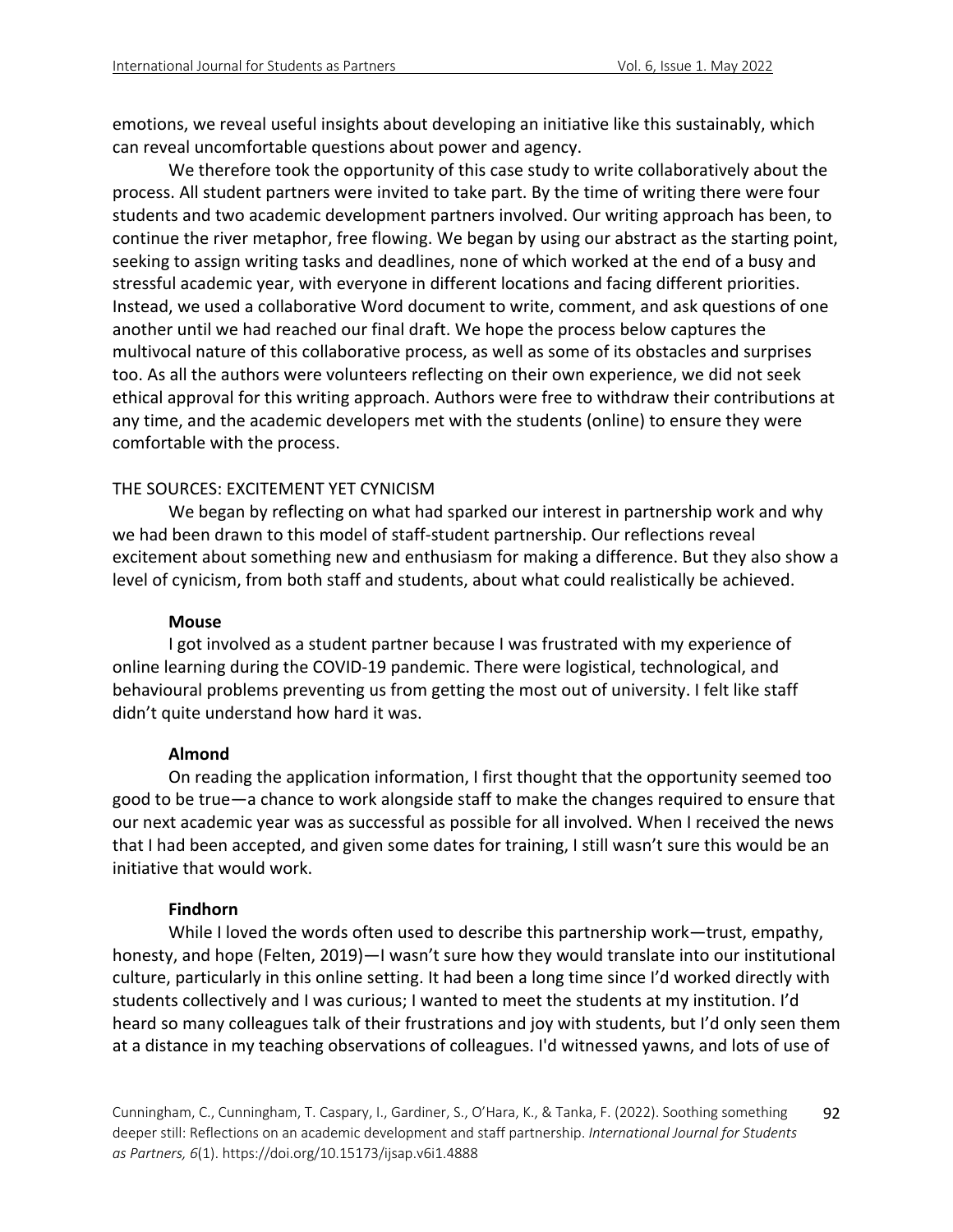social media. I'd also seen furious notetaking and many earnest contributions from students in seminars. I'd heard questions, laughter, whispers, exclamations.

### **Inver**

I was a part of a team that had set out the principles and guidance for how to proceed with online learning. One of these principles was for staff to "engage students as responsible partners in their learning." This, then, could be seen as the source for me: the need to demonstrate what such partnership could mean in practice. That way of describing the process plays into two sceptical views I had at the start of this initiative: (a) such partnerships are tokenistic in the sense that they provide a surface level impression of collaboration without genuine and meaningful dialogue (for both staff and students), and (b) these partnerships don't change much—a few tweaks here and there—because of that, but nothing substantive.

# **Forth**

It is not that I actually had expectations. I read something around piloting new learning activities and helping to shape new material for future students' hands, and I was curious to try. Maybe group discussions? Meeting staff and giving feedback? Getting module preparations and giving suggestions? It could be anything. And it turned out to be everything.

### THE RAPIDS: TRAINING AND COLLABORATION

The speed of the process struck several of us: how quickly from forming we moved into training and collaboration for the task of road-testing the new modules for Autumn 2020. We were still unsure how this project would be received by academic staff.

# **Inver**

The recruitment and training of the students was a fast-flowing, rapid, experience. I remember thinking through the training that we (my academic development colleague and I) were flooding the students with so much information: what had been done to improve the virtual learning environment (VLE), the staff development work done over the summer, an exemplar module to explore, how to provide effective feedback, and various templates and guidance. I liked the students we had recruited, but I had no idea if this partnership was going to work, or what the staff reaction would be.

# **Forth**

Being a rather diverse group of people, everyone had some distinct perspective. In group discussions we oftentimes figured out that there was a consensus on the issues to be addressed—but the possible solutions varied widely. This seemed to produce rich collections of possible ways forward, as well as a deepening the understanding of the teaching staff on the other sides of the cameras. The project aimed to help the entire staff and student body, and I tried to represent a part of them—as they all did. We seemed to realise it as a try, though, coming from some individuals in zeal, openness, and honesty gathering their personal notions.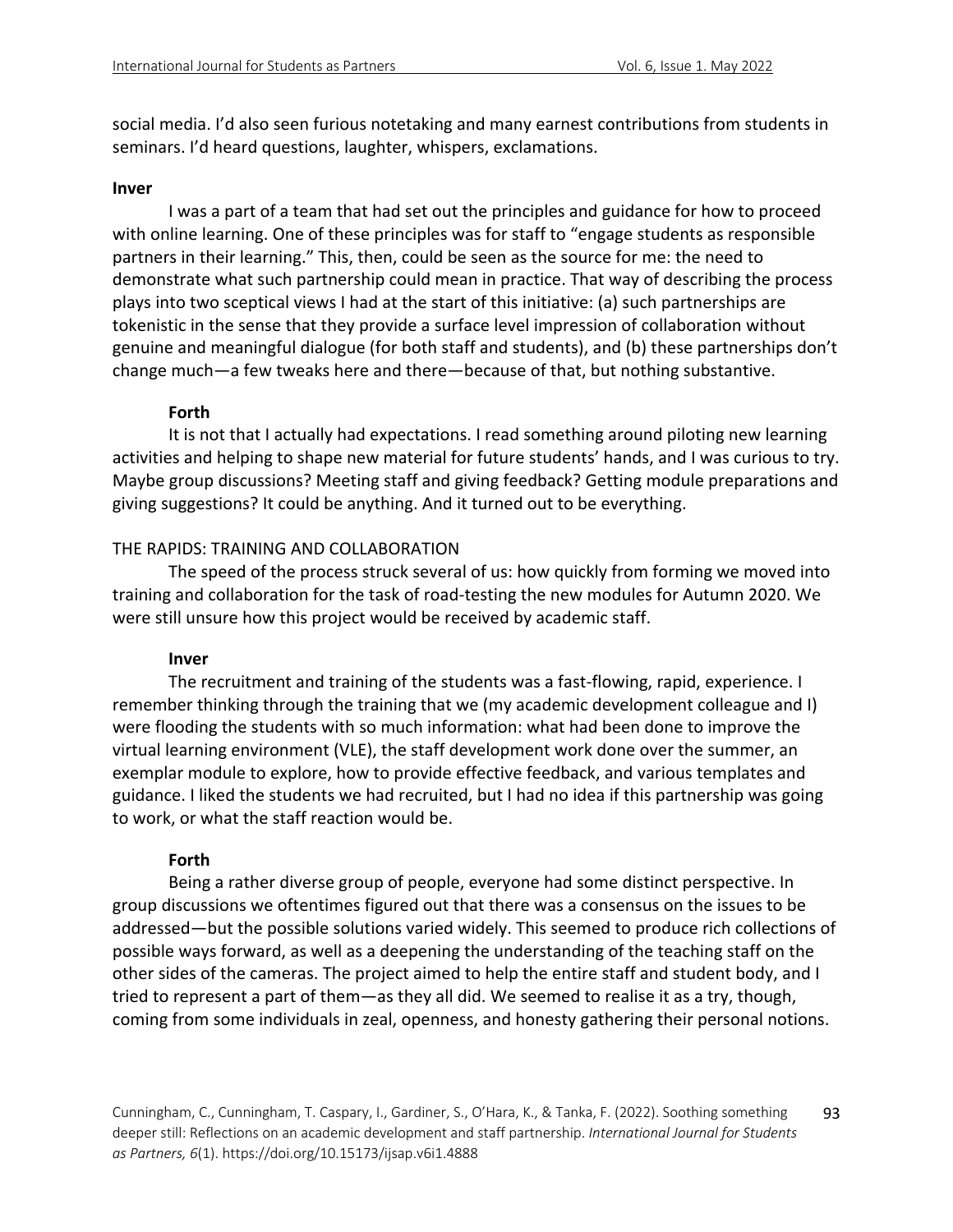### **Mouse**

It wasn't an easy context in which to build partnership, but the academic development team put a lot of effort into maintaining an equitable and respectful environment, acknowledging each person's (staff or student) experience and expertise. That allowed empathy to bubble up. I collaborated with staff on projects, which felt more genuinely constructive than one-sided feedback activities. There was a sense of shared agency.

# **Inver**

Building partnership in an online setting was challenging. The usual tools we could use in face-to-face settings were unavailable, and the little things like body language were missing. I think I've got better at online teaching, but creating a genuine connection remains difficult. Our approach was to use Microsoft Teams for meetings, which enables chat and voice functions, as well as the ability to share files and work collaboratively on documents. We also created a Team for ongoing discussion and sharing of ideas between formal sessions.

# THE CONFLUENCE: FLOWING TOGETHER

Partnerships formed and training completed, road-testing commenced. Staff requested road tests of modules ahead of the Autumn 2020 semester, and student reviewers were given access to the relevant VLE pages. Student partners then completed a short feedback form focussing on the structure, logic, and accessibility of their allocated module. Initially, module appraisals were reviewed by academic development staff. Things were beginning to flow, and a sense of joint ownership and shared direction was being created.

# **Mouse**

Doing my first road test was great: it felt co-operative and productive. I was helping; my experience was useful. I also came to understand that the tutor whose module I was reviewing was nervous presenting her work. She treated me with complete professionalism and was respectful of my time. I learned a lot from that.

# **Inver**

As the energy and force of the student engagement developed, though, we found ourselves cutting through challenging questions and terrain. The feedback students provided to staff on their modules was excellent: enhancement-led, sensitive, and framed in a supportive way. The staff who submitted their modules to student scrutiny were brave, but also genuine in their responses—and made significant changes to module design, signposting, and accessibility from the student feedback.

# **Almond**

As the semester moved on there were more and more opportunities being presented to us, which excited me. We were being asked to take part in podcasts, webinars and behind-thescenes discussions which I had never even known happened. The more of these opportunities I took part in (there were many), the more I realized that our academic team, both the two mentors we had and the wider staff, were open to this change. They were listening and learning from what we had to say and that was exciting.

Cunningham, C., Cunningham, T. Caspary, I., Gardiner, S., O'Hara, K., & Tanka, F. (2022). Soothing something deeper still: Reflections on an academic development and staff partnership. *International Journal for Students as Partners, 6*(1). https://doi.org/10.15173/ijsap.v6i1.4888 94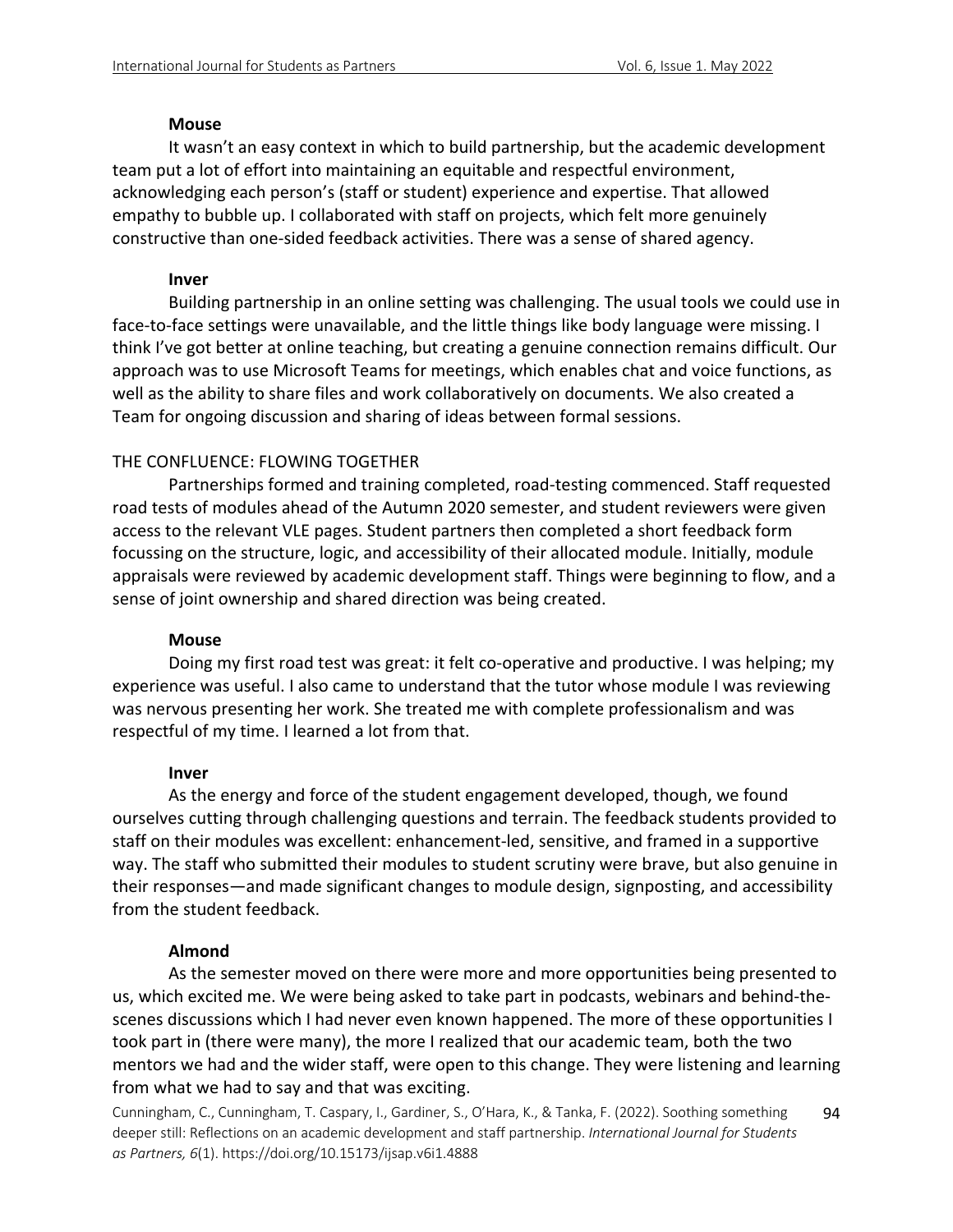### **Forth**

The vital part here is the collaborative discussion. A give and take. I would have imagined it more the way I gather feedback to give: taking a matter and counting down everything connected to it. But that has a dead end. When now someone threw in their thought, this sparked dozens of thoughts in other people, triggering new meanings and discussion points. I realised that feedback collecting has a natural limit, while these group exchanges had to be limited manually. The amount we got together, the abundance of exciting proposals, progressive approaches and concepts—this is what again and again creates a warm stomach of pride.

# WIDENING OUT: A BROADER REACH

As the work for Autumn 2020 began to subside, we all reflected on what more could be done with this partnership. The two academic developers began to think about how student involvement in their work could be taken further. Students recognised the deep impact their work had made.

### **Inver**

The role of the students developed and widened out over the course of the academic year. Students played an active role in the work of academic development—including the recording of podcasts and videos, the creation of materials that we used on our Postgraduate Certificate in Learning & Teaching in Higher Education, and participating in staff development sessions. This widening, I think, helped me to challenge my scepticism. There really was dialogue with some staff, leading to change in teaching, but also helping the students to see and feel where their lecturers were coming from.

# **Findhorn**

At an early webinar on student engagement where two student partners contributed, they immediately interrupted and engaged with the content, contradicting some points and validating others. Suddenly I realised what McKenna (2012) meant when he talked about the role of academic development to bring about disruption (as quoted in Mercer-Mapstone, 2020): our students were disrupting and staff were listening. This felt radical. I was a mediator, almost invisible, and the staff members were speaking openly and honestly about their experiences as well as their fears and worries about the year that lay ahead. This was a genuine "significant conversation" (Stacey & Chan, 2021) that I will never forget. It made me see what was possible by working with students as partners in academic development.

Over time, we began to co-design sessions and resources with some of our students as partners. Again and again, I witnessed similar levels of disruption and, above all, of careful listening from both students and staff.

# **Lunan**

I have enjoyed working with the academic development team as I have felt welcome and a part of the team from the beginning. During the meetings with the university's staff and at the conferences, I felt that my opinion and observations were appreciated and taken into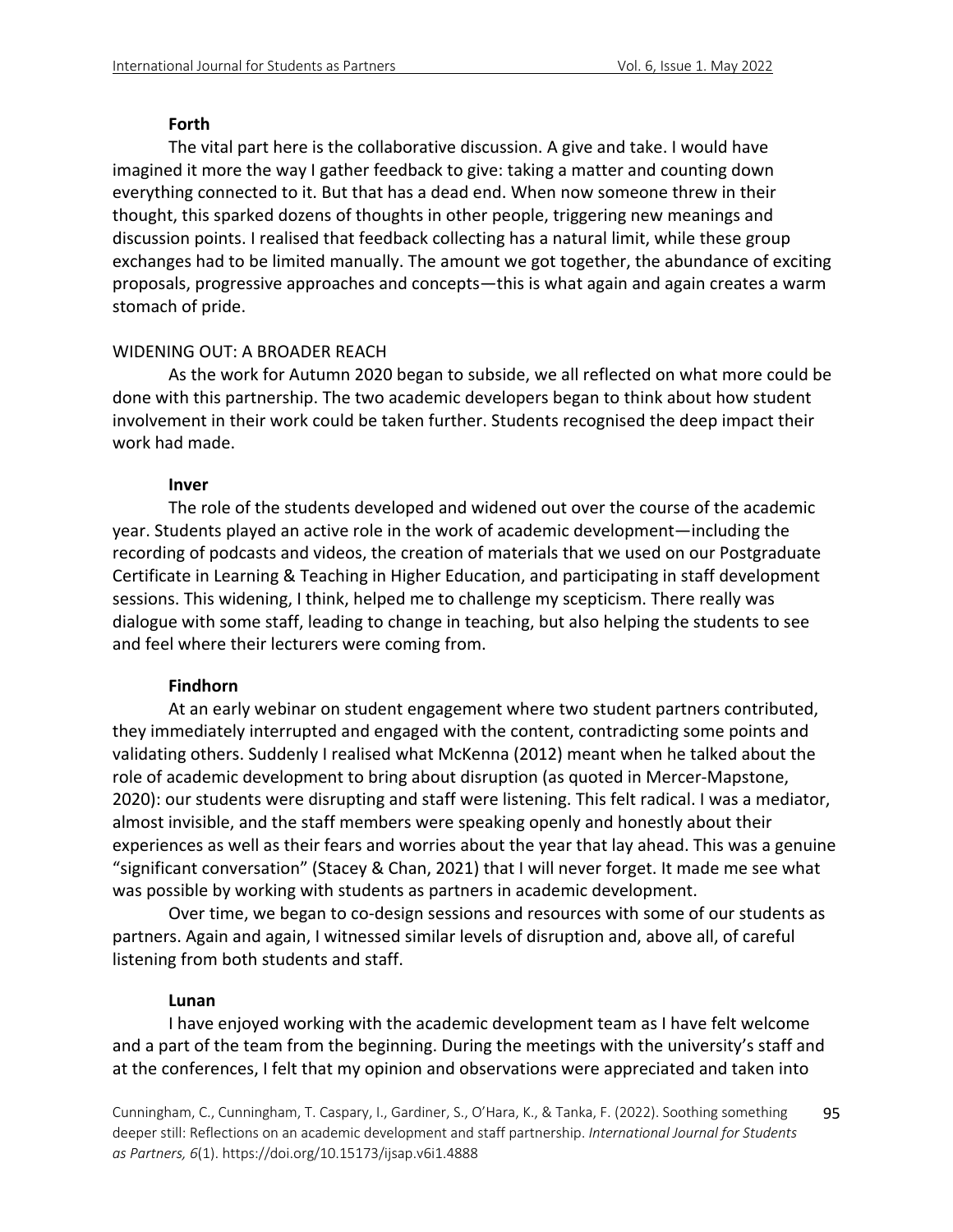account. The focus group sessions that were conducted with both staff members and students being present at the same time also showed that both parties prefer a more collegial relationship instead of a hierarchical one, which was a great thing to witness. THE DELTA: LESSONS LEARNED OR DRIFTING OFF?

To bring our reflections to a close, we considered what has been learnt from this process and how it might develop in the future. We are all excited to develop the process further. But, mirroring how we started, there is still some cynicism lurking under the surface.

### **Almond**

I am excited to see where this new academic year leads us and to see what else we will be able to change and shape to make the university the best version of itself, for the staff, student, and wider community.

# **Mouse**

I think proper partnership requires staff to cede some power, which could be unnerving. In the development events we ran, there was still reluctance, but I think giving this work a formal platform in the university is helpful. The pandemic disruption seemed to batter people, but I think it also increased openness to or acceptance of change. And what about students? I felt so many benefits from being involved, but our student group were among the most engaged. How to involve the less engaged? Perhaps we need to think about embedding partnership into everyday teaching and learning.

# **Findhorn**

Of course, there is the (cynical?) part of me that knows those participating staff and students are already the engaged, the willing, and the curious. Nonetheless, something powerful happened in those spaces. We can know the theory on student partnership but, in context, this theory is not always easy to put into practice. Institutional students from different disciplines and with different learning experiences sharing their views with the same institutional staff and vice versa, with the academic developer as mediator—that is academic development gold dust that can make you tingle. This is not sink or swim, but it is a current that can take you somewhere exciting.

# CONCLUSION: WHERE WILL TOMORROW'S GULLS LAND?

In our stories above, we've highlighted our individual perspectives as well as the role of disruption in the form of challenging preconceptions and expectations within the broader context of the disruption wrought by the pandemic. These stories flow and shape our case study, leaving us with the natural "what next?" question about whether we can ride the wave of disruption and take momentum from it to continue to wobble the centre of power. Life won't be back to normal next year either.

What has been critical to a feeling of impact has been creating a culture of mutual respect which bred empathy and made significant conversations possible. However, there is also something serendipitous here, with students partners and staff alike sensing how to proceed and taking advantage of natural opportunities to select activities that were meaningful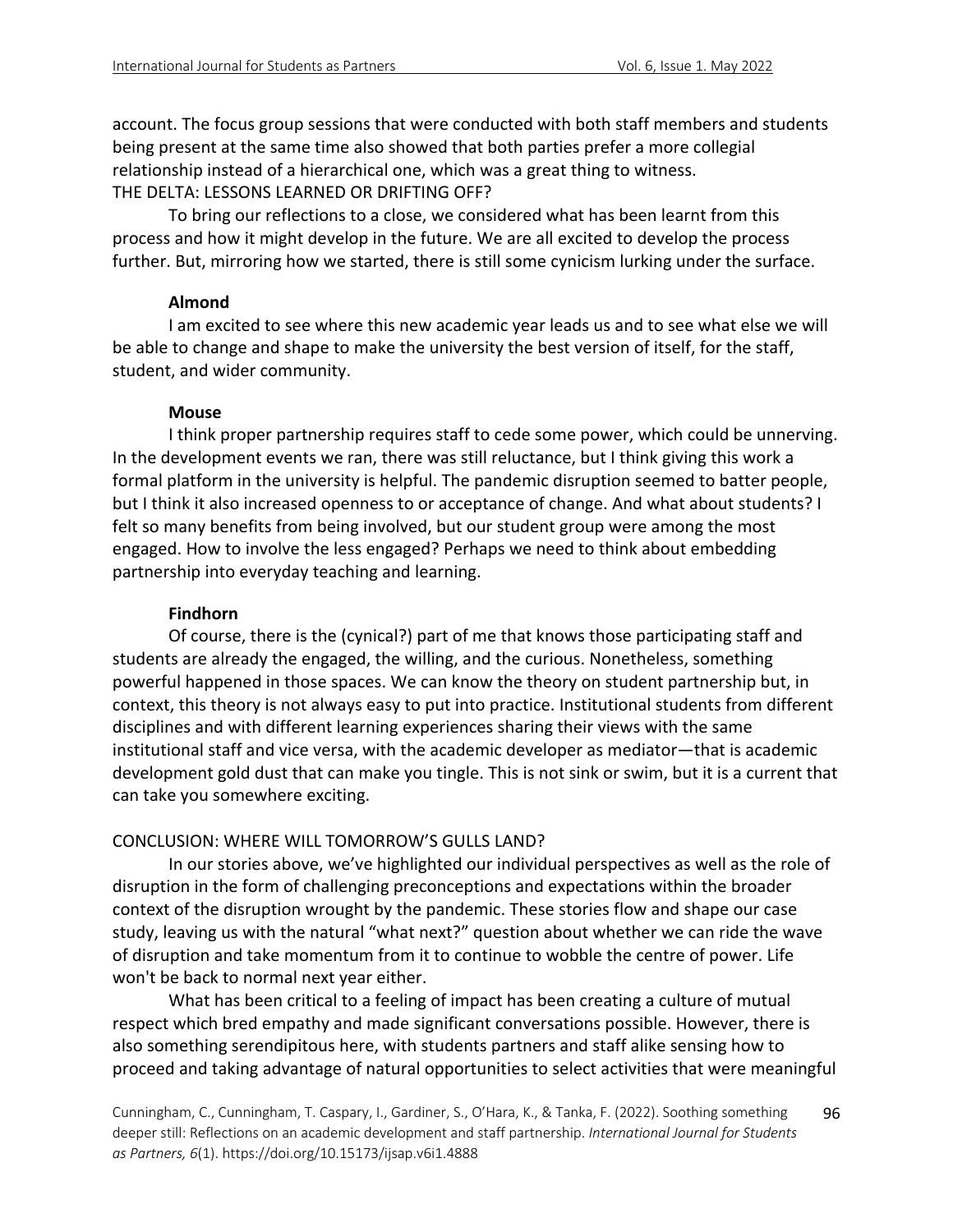rather than tokenistic. This is where our river metaphor depicts how the process had its course altered and where it ebbed and flowed, and while the waters might be calmer next year, we are entering a new valley now.NOTE ON CONTRIBUTORS

**Professor Catriona Cunningham** *heads up the Department of Learning & Teaching Enhancement at the University of Edinburgh Napier in Scotland where she leads on strategic learning and teaching priorities across the institution. She is passionate about higher education and is particularly interested in interculturalism in HE, student engagement and academic identities.*

**Dr Tom Cunningham** *is a Senior Lecturer in Academic Development at Glasgow Caledonian University. He is programme leader for the Advance HE accredited Accelerate CPD programme, supporting staff to achieve recognition for their teaching practices. His scholarship interests include Assessment & Feedback, Storytelling in HE, Students-as-Partners in Learning, and the Role of Academic Development.*

**Ida** *Caspary is a computing science student at the University of Stirling who joined the Students as Partners in Learning project in second year. She loves reading everything that she comes across, as well as swimming and playing the cello.*

**Sarah Gardiner** *is a 4th year Psychology student at the University of Stirling as well as a single mum to her son Thomas. She is interested in HE and feels there is a need to build better working relationships between staff and students to ensure that everyone is able to have the best learning experience possible.*

**Fanni Tanka** *is now doing a PhD in Geography at Loughborough University and is based at the UK Centre for Ecology and Hydrology in Lancaster and working in soil ecology.*

**Kate O'Hara** *is a postgraduate student of social statistics at the University of Stirling whose interest in learning and teaching springs from her previous career as a school and community music teacher. She is interested in quantitative social research methods and is currently preparing a dissertation around the social patterning of breastfeeding outcomes in Scotland.*

# REFERENCES

Bovill, C., Cook-Sather, A. & Felten, P. (2011). Students as co-creators of teaching approaches, course design, and curricula: Implications for academic developers. *International Journal for Academic Development, 16*(2). 133–145. https://doi.org/10.1080/1360144X.2011.568690

Chan, K., & Stacey, P. (2020.) Desirable difficulties and student-faculty partnership. *Innovations in Education and Teaching International*. https://doi.org/10.1080/14703297.2020.1861964

Cunningham, C., Cunningham, T. Caspary, I., Gardiner, S., O'Hara, K., & Tanka, F. (2022). Soothing something deeper still: Reflections on an academic development and staff partnership. *International Journal for Students as Partners, 6*(1). https://doi.org/10.15173/ijsap.v6i1.4888 97